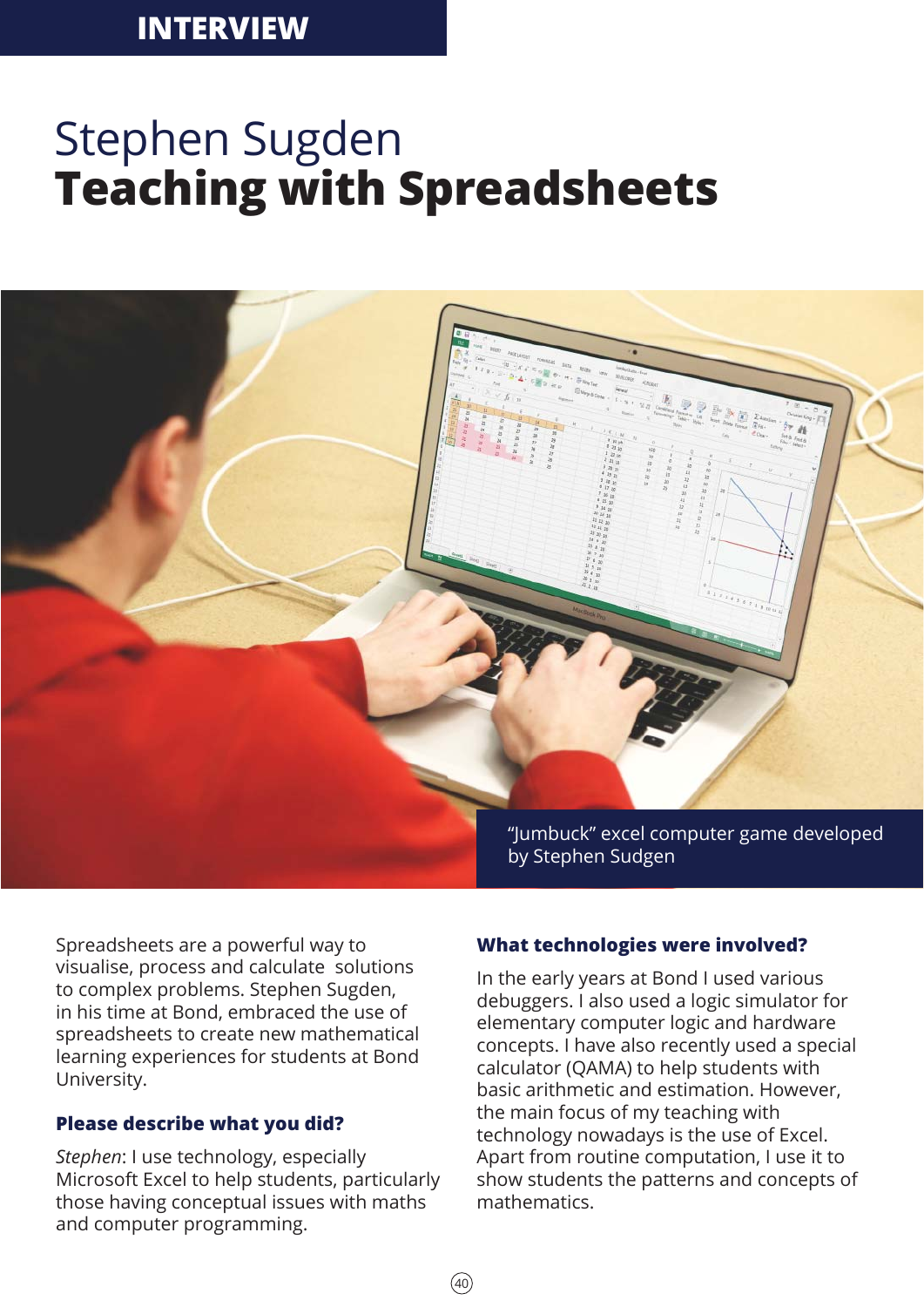## **Why did you choose this approach?**

I thought it would help the students, many of whom were very poorly prepared mathematically for the rigours of tertiary study with significant components of math.

#### **What were some of the benefits of this approach?**

The main benefit was increased understanding for the students, plus other spin-offs such as knowledge of a useful software tool in industry, e.g., Excel and its use for modelling or even just very simple day-to-day operation. Most universities do not teach these skills; they just assume that students will "pick them up". Software skills are thought to be "trivial" or not worthy of study. I beg to differ.

Excel in particular is a powerful mathematical modelling too. It is excellent for rapid prototyping and simulations, plus visual illustration of math principles to students whose algebra is limited or nonexistent. I also use colours (conditional formatting) and recurrences (a mathmatical well-founded way of simply expressing otherwise complex relationships). I do not see others doing this in Excel, and it has helped enormously with my teahcing, for example teaching the fundamentals of finance. Many articles in Spreadsheets in Education attest to this.

# **Please describe some of the challenges**

Some colleagues, especially in Business, were resistant to the use of Excel in the classroom. I only ever found one student in 24 years who complained about having to use Excel – she preferred her Graphical Calculator (GC). My opinion of GCs and calculators in general is that they are a waste of space. We have much better modelling tools now than GCs. They are not used much in industry or "the real world" but schools seemed to have adopted them and will not change for the better.

*Right:* A conditionally-formatted modular times table for teaching internet commerce and digital security

#### **What feedback have you received from students or your peers?**

I have received uniformly positive feedback from students, including formally written feedback. Some of my peers seem to sense that I am on to something, while some others must be wondering if I am crazy. Why would anyone use Excel for teaching math? I am a mathematician but mathematicians, as a rule, do not use Excel to any great extent. Why not, and why am I an exception? This is a whole story in itself.

### **How has this impacted student learning?**

Although I have not conducted formal research the anecdotal evidence is very positive. I often run workshops for highschool teachers on how to use Excel in the classroom and they always are very appreciative. I have many unsolicited letters of appreciation from such people. Student feedback for my Excel modelling unit at Bond was very positive:

*"I was delighted with that I took business and spreadsheet modelling in last semester. It enhances my excel skills so much and help me a lot in my current degree."*

*"At least every second day I have something that comes along which requires something learnt from the spreadsheet modelling course. Thankful every day that I did it."*